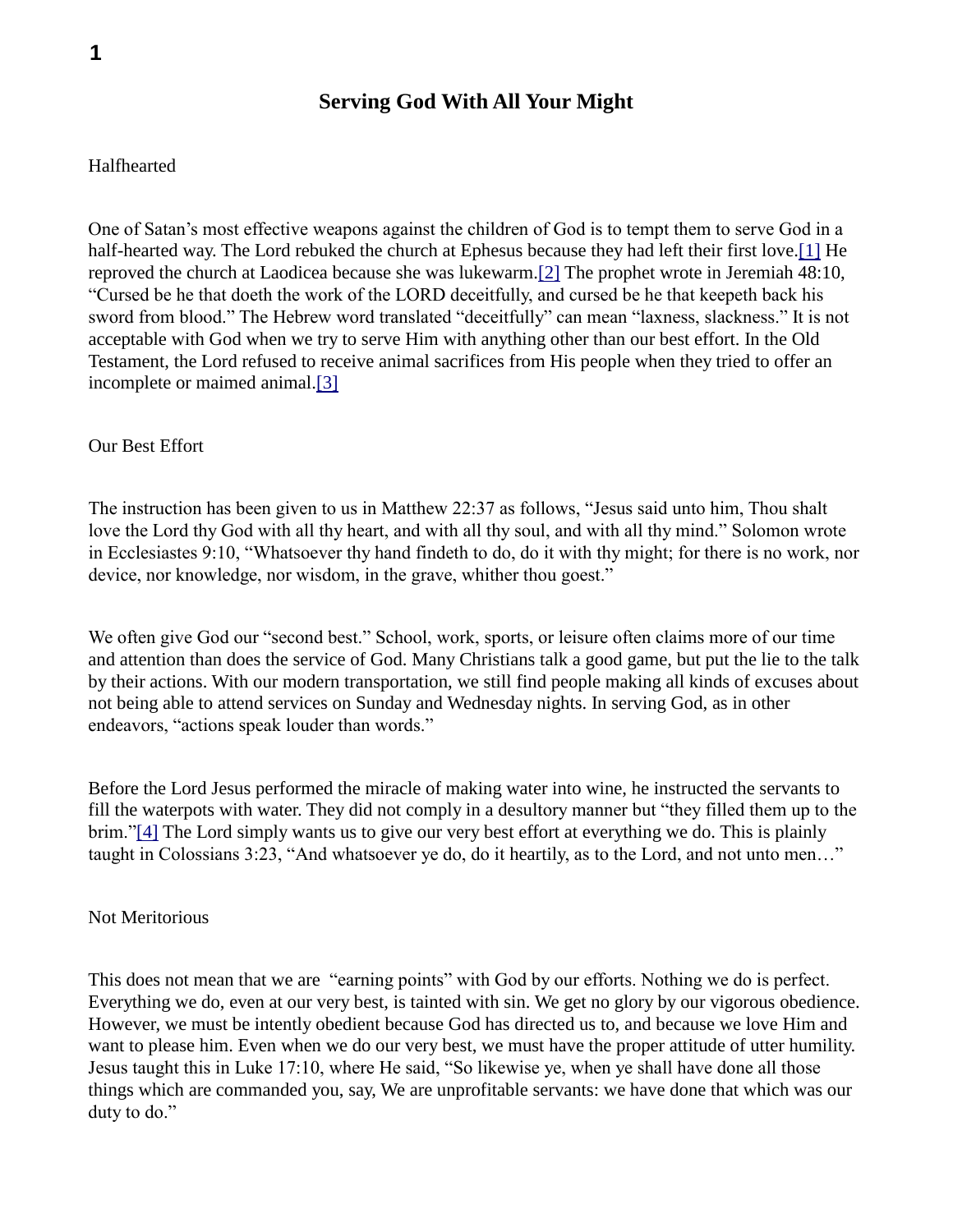The apostle Paul was the most zealous of all the apostles. He worked harder than any of them. He was zealous until the very end of his life, as a reading of 2 Timothy makes plain. However, he gave all the credit for this to the grace of God. This is beautifully stated in 1 Corinthians 15:10, "But by the grace of God I am what I am: and his grace which was bestowed upon me was not in vain; but I laboured more abundantly than they all: yet not I, but the grace of God which was with me."

Knowing that he could not serve the Lord without a constant supply of the grace of God, Paul prayed for himself and others that they would be "strengthened with might by his Spirit in the inner man…"[5]

We usually don't exercise proper zeal for God in our lives because we do not have an appropriate fear of Him. We should not serve Him with a servile fear, but we should have great respect for Him and serve Him with a filial fear. Paul said that we should "work out your own salvation with fear and trembling." Then, he made it plain that the only way we would be able to do this is because "it is God which worketh in you both to will and to do of his good pleasure."[6]

Here again we have the healthy balance of working with all our might and giving God 100% of the credit for our accomplishments.

Putting Off/On

Before we were born again, all we had was a sinful nature. After the new birth, we have a spiritual nature which is in competition with our old sinful nature. We must then spend the rest of our lives in putting off the habit patterns of the old nature and forming new habitual ways of living in obedience to God. This is expressed in Ephesians 4:22-24, "That ye put off concerning the former conversation the old man, which is corrupt according to the deceitful lusts; And be renewed in the spirit of your mind; And that ye put on the new man, which after God is created in righteousness and true holiness."

The trouble with many of us, and the reason that we don't make more progress in our spiritual lives is that we do not go about this putting off/putting on with all our might.

We need to really mean business with our service to God!

We need to learn to vigorously say "yes" to God and "no" to Satan!

This putting off/putting on must be done together. If we merely forsake some pet sin and do not fill our lives with righteous activities, we will soon fall back into the sin. God wrote about this to the old weeping prophet, concerning Israel. He told Jeremiah, "See, I have this day set thee over the nations and over the kingdoms, to root out, and to pull down, and to destroy, and to throw down, to build, and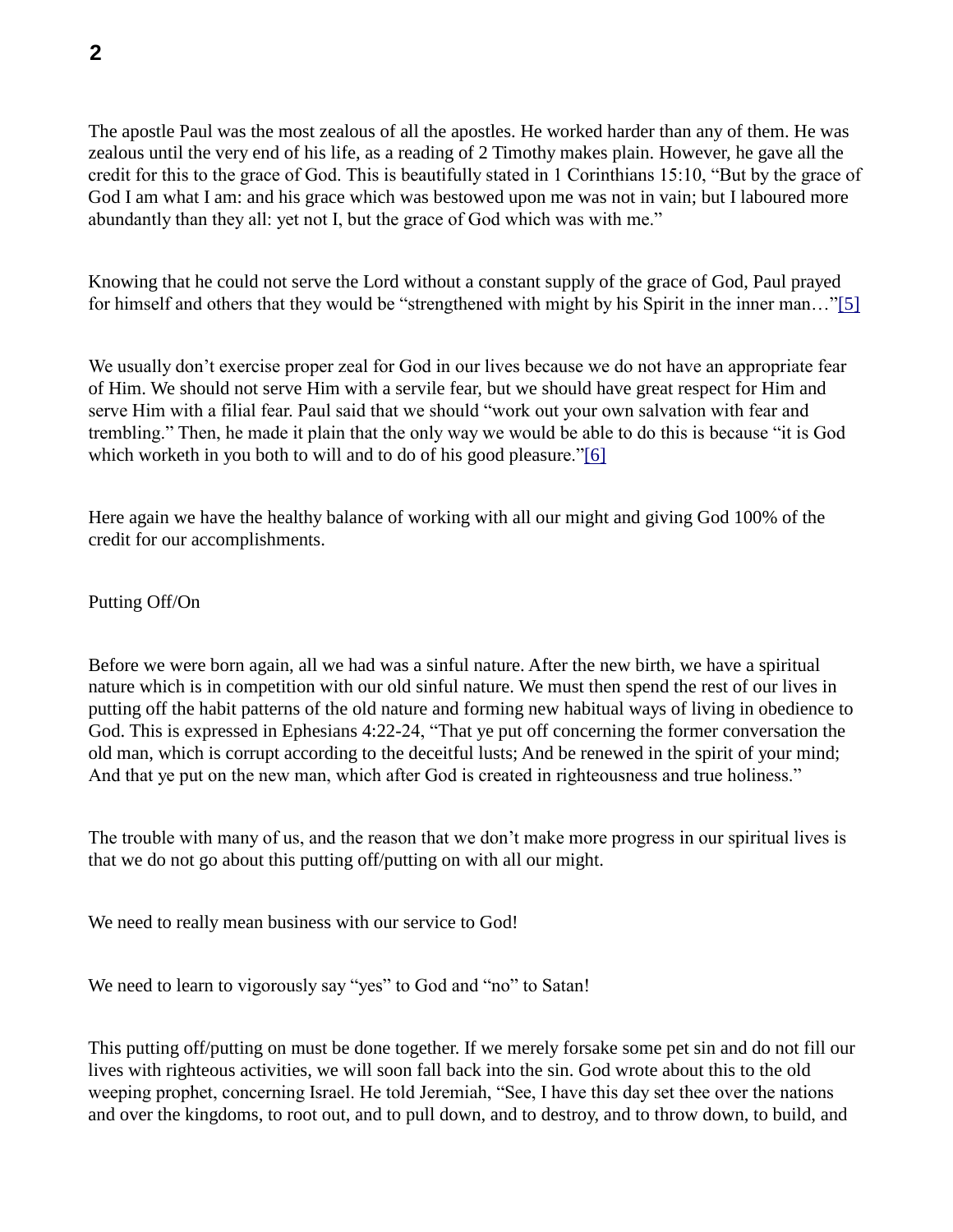to plant."[7] The rooting out, pulling down, destroying, and throwing down, must precede the building and planting.

Repentance and Forsaking Sin

This verse in Jeremiah implies some very vigorous activity. "Rooting out" and "pulling down" produce strong mental images. A person engaged in such activities is very serious in what he is doing. That is the way we must deal with sin in our lives. One reason why God's children fail to eradicate certain sins from their lives and become discouraged is that they fail to realize that halfway measures will not work.

Before an individual will begin to deal seriously with sin, he must have a change of mind and heart. He must be sorry for that sin, hate it, and have a great desire to turn from it. This change of mind in the Bible is known as repentance. The only way one can truly repent of his sins is that he have a godly sorrow for them. Paul referred to this in 2 Corinthians 7:10, "For godly sorrow worketh repentance to salvation not to be repented of: but the sorrow of the world worketh death." A person who has godly sorrow is not sorry just because he has been caught. He is not sorry just because of the consequences of his sin. He is sorry because he has offended a good and holy God!

How do we know if we or anyone else has such godly sorrow? We will know when there is a vigorous and determined turn from that sin and a turn towards righteousness. The Corinthians had been engaged in a very sinful attitude toward the reprehensible behavior of one of their members. One of their members was committing incest and they were not grieved by it. They had been convicted of the horror of their sinful attitude and had repented of it. They made very plain by their conduct that they were truly repentant. They repented and turned from their sin with all their might. Speaking of this Paul said in 2 Corinthians 7:11, "For behold this selfsame thing, that ye sorrowed after a godly sort, what carefulness it wrought in you, yea, what clearing of yourselves, yea, what indignation, yea, what fear, yea, what vehement desire, yea, what zeal, yea, what revenge! In all things ye have approved yourselves to be clear in this matter."

This is very powerful language. The Corinthians went to great lengths to demonstrate the genuineness of their repentance. This plainly shows that when we truly have godly sorrow, we will find a way to repent!

We will not make excuses for our sins. We will try with all our might to forsake them. Paul told the Ephesian saints that certain sins should "not be once named among you, as becometh saints…"[8] The apostle John wrote his first epistle to "My little children", and said "these things write I unto you, that ye sin not."[9] It is very true that it is impossible for any of us to live sinless lives, but we should, nevertheless, do the very best we can to avoid sin.

We should be so diligent about this that we will not only scrutinize our actions. We will want even our words and our thoughts to be acceptable to God. David felt this way in Psalm 19:14, "Let the words of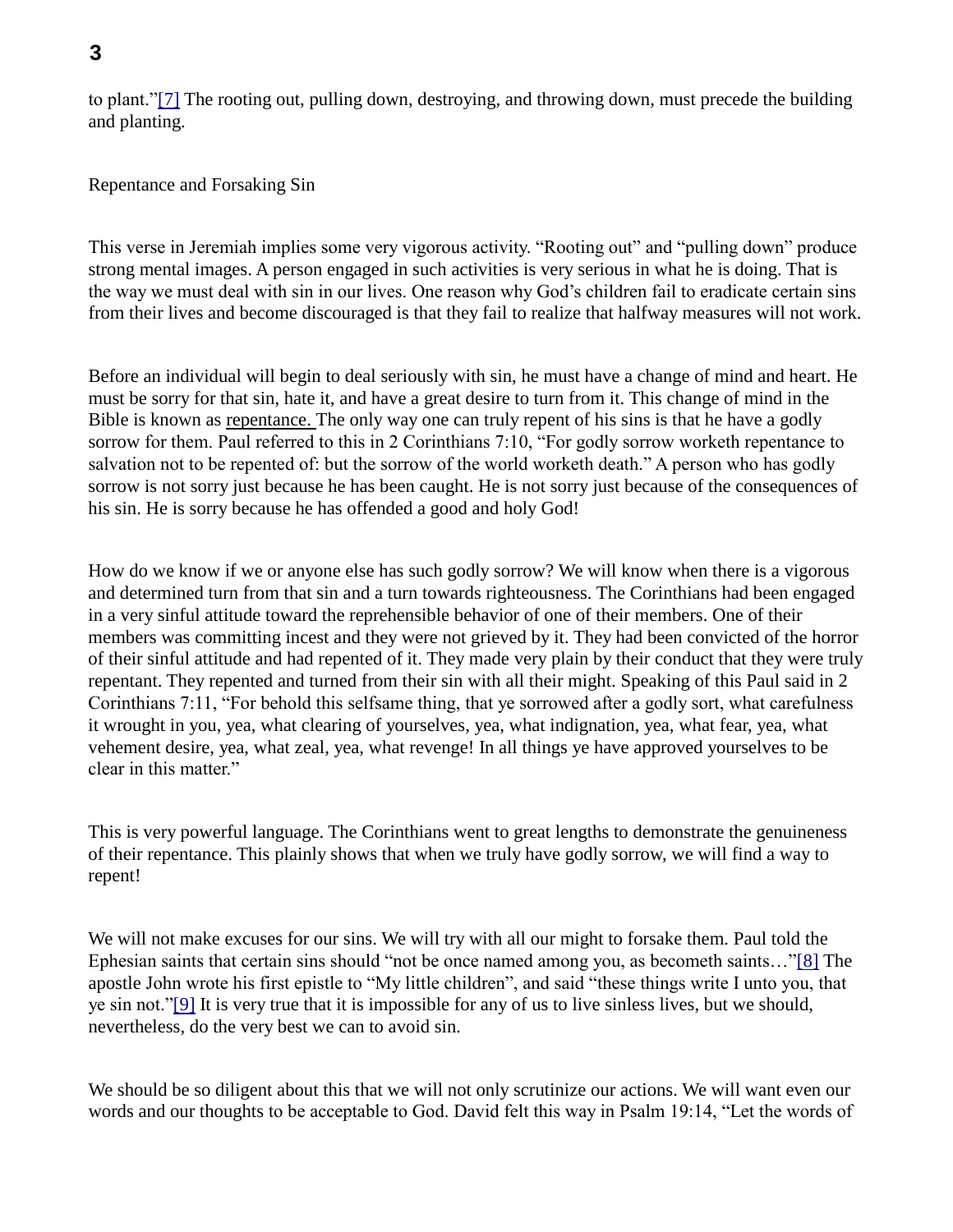my mouth, and the meditation of my heart, be acceptable in thy sight, O LORD, my strength, and my redeemer."

We will never turn from sin, while we are toying with it in our minds. Many times God's children desire to walk with Him, but they also want to enjoy their "pet" sins. This is an impossibility. Many years ago, when David was granted a godly sorrow for his sins, he wanted to get as far away from sin as he possibly could. He begged God to "Wash me throughly from mine iniquity, and cleanse me from my sin."[10] He was not satisfied with just superficially "cleaning up his act." He cried out in Psalm 51:10, "Create in me a clean heart, O God; and renew a right spirit within me."

When an individual is truly repentant he will do everything he can to avoid sin. He will evaluate what friends, circumstances, etc, tend to cause him to fall into sin and he will avoid them. He will be obedient to the principle stated in Hebrews 12: 1, "let us lay aside every weight, and the sin which doth so easily beset us, and let us run with patience the race that is set before us…" Anything or anyone that constitutes a "weight" will be dropped. The particular sins which the repentant one finds snare him with ease and regularity he will regard as "besetting sins," and will go to great lengths to avoid them.

Sometimes, if we have a particular sin that we just cannot seem to forsake, we must try drastic measures. There are times we may have to fast as well as pray. Sad to say, fasting is almost a lost practice among most professed Christians today. However, fasting was both practiced and taught by our Lord Jesus Christ. On one occasion there was a particularly potent demon that was troubling a young man. The boy's father brought him to Jesus' disciples but they could not cast it out. The disciples asked Jesus why they could not cast it out. He told them this was due to their lack of faith. Then He said to them, "Howbeit this kind goeth not out but by prayer and *fasting*."[11]

If we are really serious about forsaking our sins and are having trouble doing so, we will humble ourselves and seek the aid of a trusted Christian friend. We will confess to him, ask him to hold us accountable, and ask him to pray diligently for us. This practice can be very effective in helping us to forsake our sins. James wrote, "Confess your faults one to another, and pray one for another, that ye may be healed. The effectual fervent prayer of a righteous man availeth much."[12]

I once knew a very godly man who made it a point while in the grocery store to always avoid going down the aisle where the magazines with the lascivious pictures were displayed. I knew another godly man who had to travel. When he would come to his motel room he would unplug the television set and turn the screen to the wall. These godly men were serious about avoiding sin.

In the above-cited passage from Hebrews 12, we have the Biblical pattern of putting off/putting on. While we are to lay aside the weights and avoid the besetting sins, we can do so only while we are "Looking unto Jesus the author and finisher of our faith…"[13] The only way we can consistently avoid besetting sins is in walking in close and intimate fellowship with the Lord Jesus Christ.

### Do Not Spare!

Sometimes the child of God becomes miserable because of the consequences of his sins. He wants to do better. He decides to reform his life. However, he does not try to turn permanently and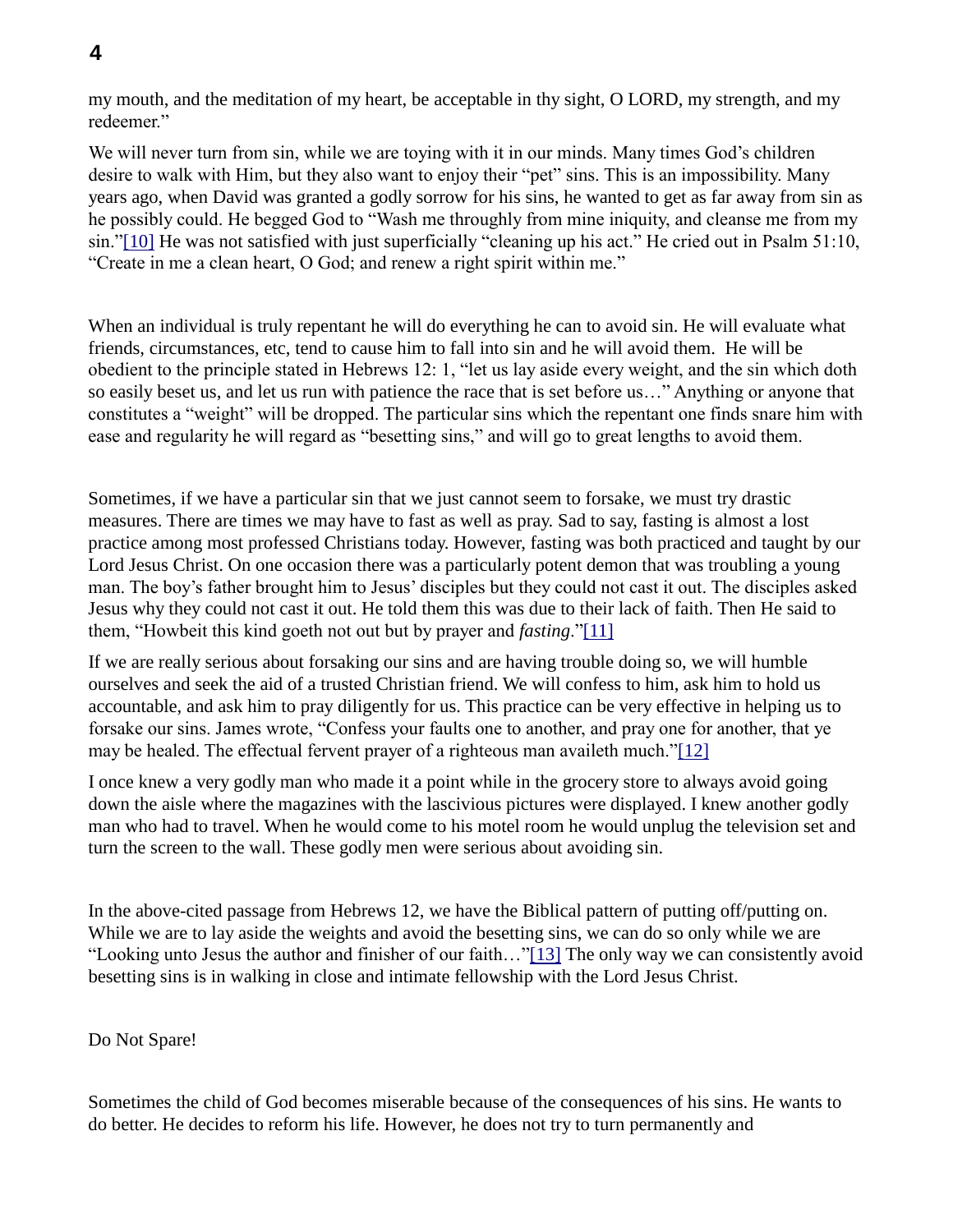wholeheartedly from his sins. He does a little superficial repenting, but in the back of his mind he entertains the thought of someday returning to some of his cherished pet sins.

This will never work and is a trick from Satan. It is analogous to cutting off Bermuda grass with a hoe, but in neglecting to dig up the roots. It will be back again!

There is a very graphic picture of this in the Old Testament. When God was about to give the land of Caanan to the Israelites, He gave instructions to them by His servant, Moses. God told them to utterly drive out the sinful inhabitants of the land. He did not intend for them to leave any of the former inhabitants there. He warned them there would be dire consequences if they did not obey Him in this. God told them plainly in Numbers 33:55, "But if ye will not drive out the inhabitants of the land from before you; then it shall come to pass, that those which ye let remain of them shall be pricks in your eyes, and thorns in your sides, and shall vex you in the land wherein ye dwell." Later, Joshua taught them this very same lesson.[14]

Sadly, the children of Israel grew slack and did not utterly drive out their enemies. This led to their eventual destruction. We must be deadly serious about not allowing any known sin to remain in our lives. There must be no mental reservations. The apostle Paul instructs us in Romans 13:14, "But put ye on the Lord Jesus Christ, and make not provision for the flesh, to fulfil the lusts thereof."

Satan does not want us to make this clean break with sin. I once knew a young man who had begun using marijuana. He was in a worship service and confessed publicly that he had been convicted of this sin and was going to repent and turn from it. He was going to destroy all his supply of this drug. However, on the way home, as he destroyed most of his supply of the marijuana, he told the friend who was with him that he was going to save and smoke "one more joint." That "one more joint" was his downfall. He never quit and today his life is in shambles.

Putting On

We should be just as vigorous about seeking fellowship with God as we are in repenting from our sins. We must be diligent in our prayer life. We need the constant help of God as we battle Satan, the world, and our sinful nature. There are many places in the New Testament where the Lord Jesus has encouraged us to never give up in prayer. One of the most striking of these is found in Luke 11: 1-13. We must not cease knocking on the door of heaven until it is opened to us. We will not be motivated to pray this way unless we expect God to answer our prayers. We all too often go to the throne of grace in a half-hearted manner, not expecting anything from the Lord. James tells us that we must "ask in faith, nothing wavering." He says that we are double-minded if we come to God in prayer in this way and we should expect nothing from the Lord.[15]

When James call on us to draw near to the Lord he says "purify your hearts, ye double minded."[16]

We must look to God with anticipation and expectancy when we are vigorously trying to obey Him. He has promised to help us and He will. We do well to listen to the instructions our Lord has given us in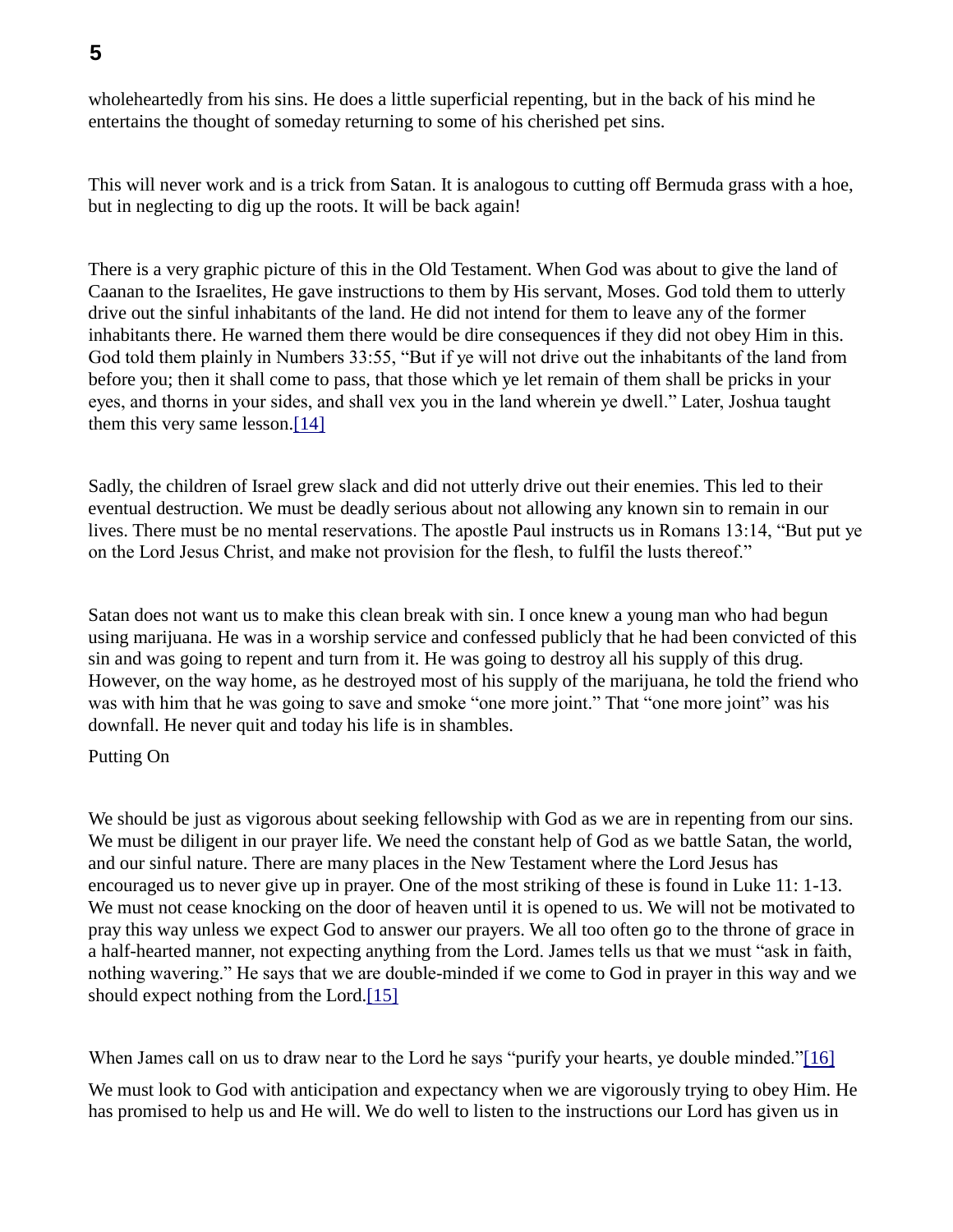## **6**

Psalm 81:10, "I am the LORD thy God, which brought thee out of the land of Egypt: open thy mouth wide, and I will fill it."

When we seek God's fellowship in obedience to Him, He has promised us we will have it. He has given us this promise in Hebrews 11:6, "But without faith it is impossible to please him: for he that cometh to God must believe that he is, and that he is a rewarder of them that diligently seek him." Let us diligently seek Him in prayer, in the reading of His word, and in obedience to His commands.

### Being Single Minded

We have already looked at the dangers of being double-minded, but this is so important we would like to say more about it. The battle is in our minds. If Satan can get in control of our minds, he will control our actions. Satan does not want us to be resolute, to be determined. He wants us to have mental reservations about serving God with everything we have.

This battle has been going on for centuries. Thousands of years ago, a man of God issued a ringing challenge to the professed people of God. As he stood on Mt. Carmel, Elijah said, "How long halt ye between two opinions? If the LORD be God, follow him: but if Baal, then follow him."[17] The Hebrew word translated "halt" here means "to limp." So long as we have divided allegiance, we will be crippled and will not be able to properly run our Christian race.

The Lord Jesus Christ made it plain 2000 years ago, in Matt. 6: 24, that "Ye cannot serve God and mammon." Mammon is the god of materialism. Many Christians think they can make an idol of material goods and also serve the Lord. Jesus said this cannot be done. Many Christians spend much more time, effort, and concern on their financial welfare than they do on their spiritual well being. They will go to work even if they are a little sick, but they will not go to church under these conditions. A man may study for hours a manual that describes a task he has to perform at work, but will rarely spend time in the Bible.

Everything we own and everything we are belongs to God. Satan does not mind if we go through the motions of serving God as long as we don't get too serious about it.

Satan offers us compromises when he sees that we are really intent on our service to God; that this is the primary motivation of our lives. Satan has been at this business of offering compromises for several thousand years. When the Lord sent Moses to Pharaoh and said "let my people go," Pharaoh refused to do so. When the Lord applied pressure on Pharoah, he began to offer the children of Israel some dangerous compromises.

It is obvious that at times Pharoah is a representation of Satan and Egypt is a representation of the world. The first offered compromise is in Ex. 8: 25. He gave the Israelites permission to offer sacrifices to God but said they must do it "in the land." This was not acceptable because God had told His people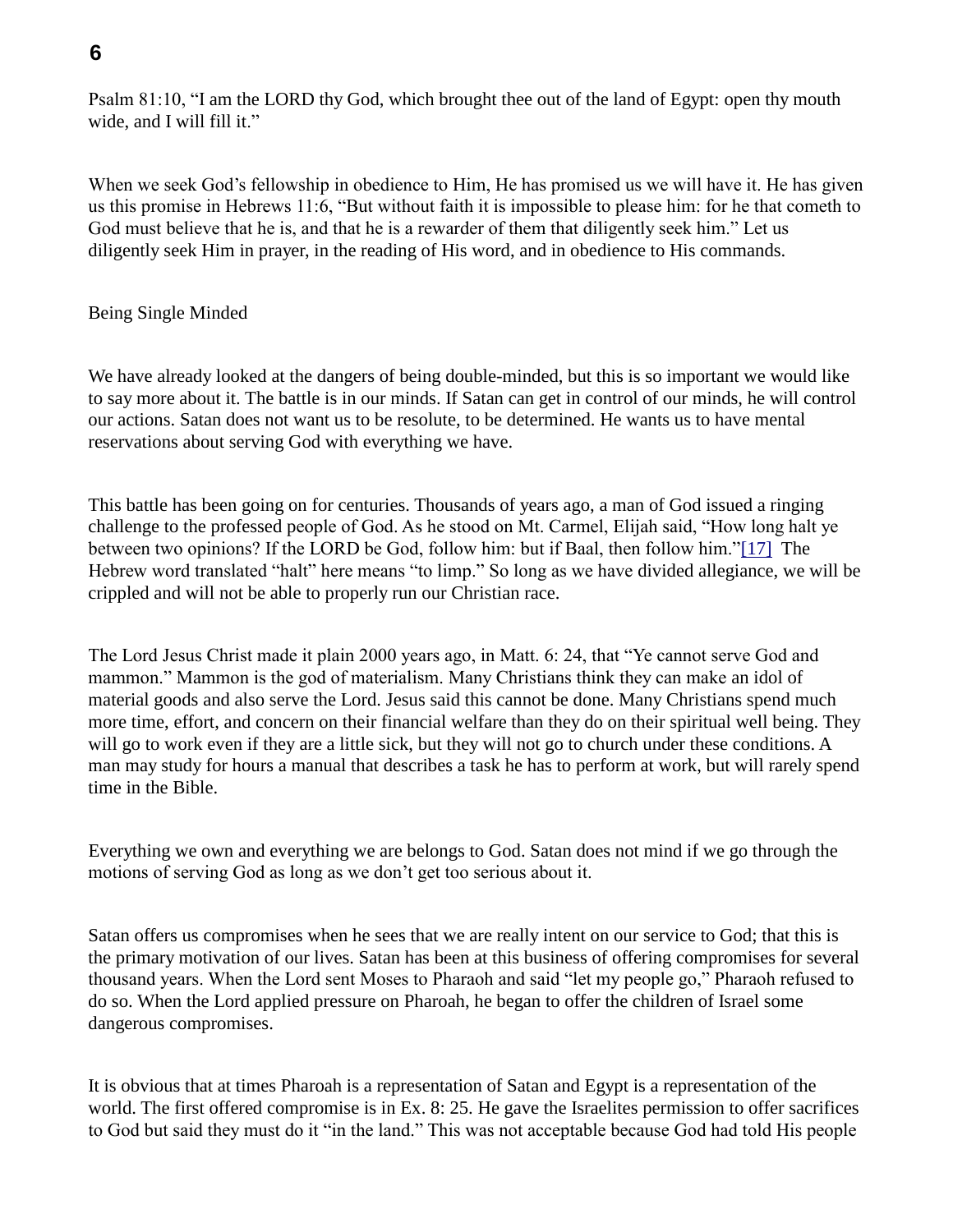## **7**

to separate themselves three days' journey from Egypt. The analogy today would be Satan allowing God's people to go to church, but to continue to live worldly, carnal lives. Satan does not much care what we do on Sunday if he can have our loyalties the other six days of the week.

The second offered compromise is found in Ex. 8: 28. This time Pharaoh said that the children of Israel could leave Egypt, but they could not go "very far away." This also was not acceptable. It was not a three day's journey into the wilderness. The parallel today would be the person who had gotten closer to the Lord than they once had been, but they are just not close enough. They may have given up a few pet sins, but they have not completely separated themselves from the ways of the world. Thankfully, the children of Israel also rejected this compromise.

The third offered compromise is found in Exodus 10: 10.This time Pharaoh said all the adults could go, but the children must be left behind. We can see Satan's design in this diabolical proposal. If we do not serve God with our all our might and do everything within our power to influence our children in the ways of the Lord, then when our generation has died, Satan has gained the victory. Alas, we see too many Christian parents today who are so busy making a living and having a good time, they are failing to influence their children to walk in the paths of righteousness.

Children are very astute observers. To our children our actions speak louder than our words. If we show by our actions that it is all right to occasionally miss worship services to attend a sporting event, or some other entertainment, we are speaking volumes to them. We are telling them that serving the Lord is really optional. We are telling them that it is okay to serve the Lord "on a convenient basis," as long as it really costs us little in the way of commitment.

We need parents today, particularly fathers, who will refuse this Satanic compromise. We need men who will stand as Joshua did millennia ago and make the same noble commitment he made in Joshua 24:15, "And if it seem evil unto you to serve the LORD, choose you this day whom ye will serve; whether the gods which your fathers served that were on the other side of the flood, or the gods of the Amorites, in whose land ye dwell: but as for me and my house, we will serve the LORD."

The fourth offered compromise of Satan is found in Exodus 10: 24-26. This time the Lord had really put the pressure on. Pharaoh was ready to do some real bargaining. He was very cunning. He told the children of Israel they could go. They could even take their little ones with them. However, there was one drawback. He said "let your flocks and your herds be stayed…" He would allow them to go, but they must leave their wealth behind. It is refreshing and encouraging to see how vigorously Moses rejected this compromise. He said they had to take all their animals, because they did not know what God would require of them in the way of sacrifice. In fact, Moses courageously and boldly told Pharaoh that "there shall not an hoof be left behind."

Are those who read this ready make this statement? Are you ready to say that I am going to separate myself from the life-style of the world? Are you ready to say that I will serve the Lord with my children? Are you ready to say that all my material goods belong to God, and that not a hoof shall be left behind? If you are not ready to say this, you have compromised with Satan and are not serving God with all your might.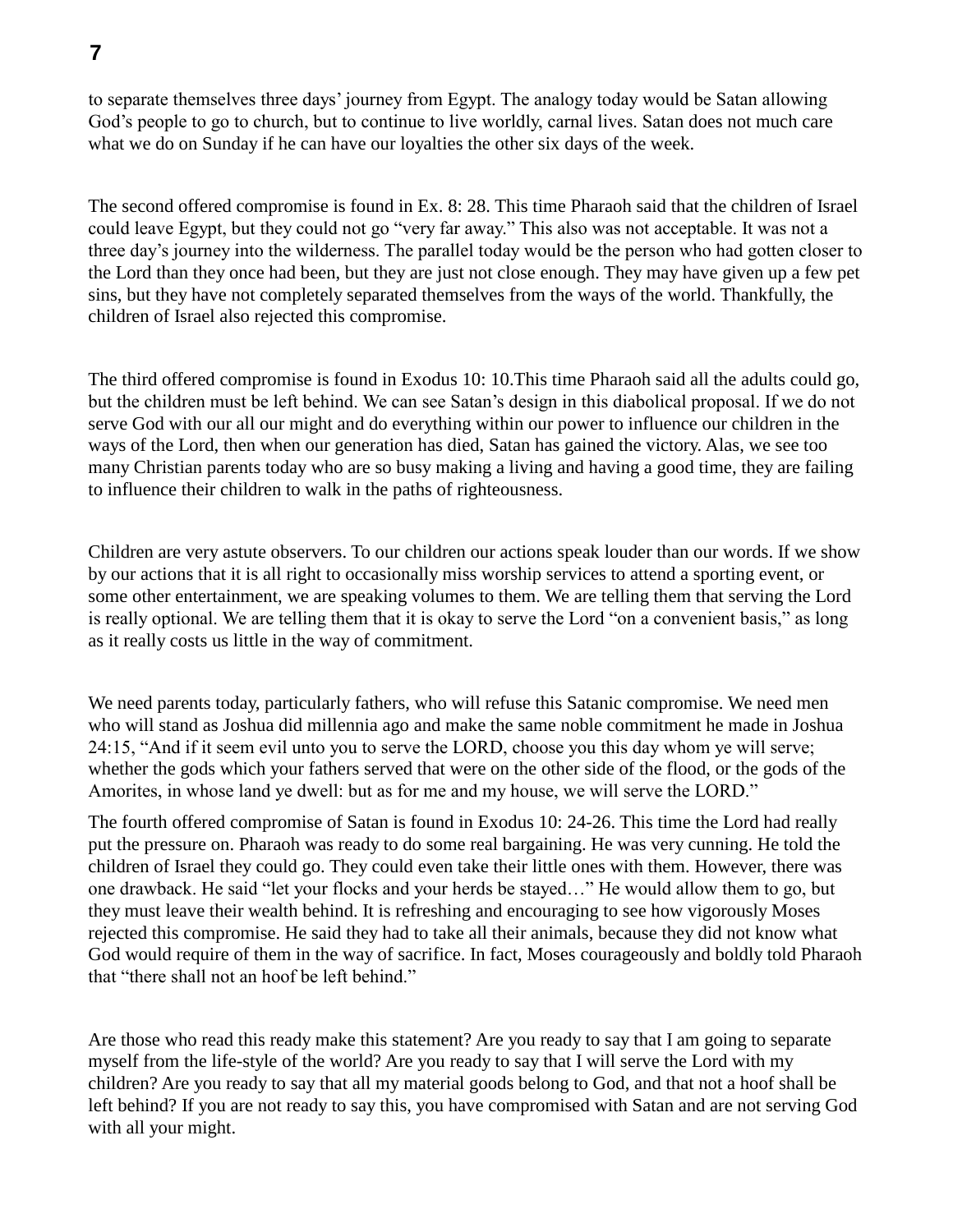Does Satan have your number? He is very cunning and knows where the chinks in our armor are. He will not be defeated with half-hearted resolve. When Peter told us to be alert and to fight the Devil he said we must resist him "stedfast in the faith."[18] The word translated "stedfast" means "strong, firm, immovable."

Christians don't need anything Satan and the world has to offer. We need to learn to always say "no" to the world and "yes" to God.

We can see a wonderful example of this in the life of Abraham. Abraham went to battle to rescue Lot, who had been captured. Because Lot had been living in Sodom, the king of Sodom was also rescued. After the battle was over Abraham was approached by two kings. One of these kings was Melchizedek, king of Salem. He was a figure of the Lord Jesus Christ in His capacity of high priest. This is plainly seen in the book of Hebrews. Melchizedek offered Abraham bread and wine. This is the first time in the Bible these elements are mentioned. The teaching here is obvious. Jesus Christ refreshed Abraham with His own self. Abraham gladly received these gifts and was refreshed by them.

The wicked king of Sodom also approached Abraham and offered him gifts. He was glad that Abraham had rescued him. Abraham resolutely refused to take a single thing from the wicked king of this wicked city. Abraham said "I will not take from a thread even to a shoelatchet, and that I will not take any thing that is thine…" Folks, this is heroic language. We should stand and cheer. Abraham would take nothing from this wicked one.[19]

How resolute are we? Are we willing to resoundingly say "no" to Satan, the world, and our flesh? Are we willing to just even more resoundingly say "yes" to our merciful and faithful High Priest?

Some Examples of Zeal

God has always honored those who serve Him with all their might. Two men who did this stand out in the history of Israel. Joshua and Caleb were among the spies who were sent out by Moses to spy out the land of Canaan. They wanted to go immediately into the land and conquer it as the nation obeyed the command of God. However, the nation had to postpone their conquest of Canaan for forty years because they were influenced by the ten other spies who did not think they could conquer the land. The ten were motivated by sinful unbelief. Because of this unbelief, the nation of Israel had to postpone their entry into Caanan and those who were twenty years old and older were destined to die during the forty years' wandering in the wilderness. The only two who were permitted to eventually enter Canaan were our heros, Joshua and Caleb. The Lord said they were permitted to enter the land because they "wholly followed" Him.[20] They completely, not half-heartedly, followed the Lord.

Do You Really Believe?

Do we really believe that it is many times worth the effort to serve the Lord will all our might? Do we believe the Psalmist was correct when, speaking of the commandments of the Lord, he said "in keeping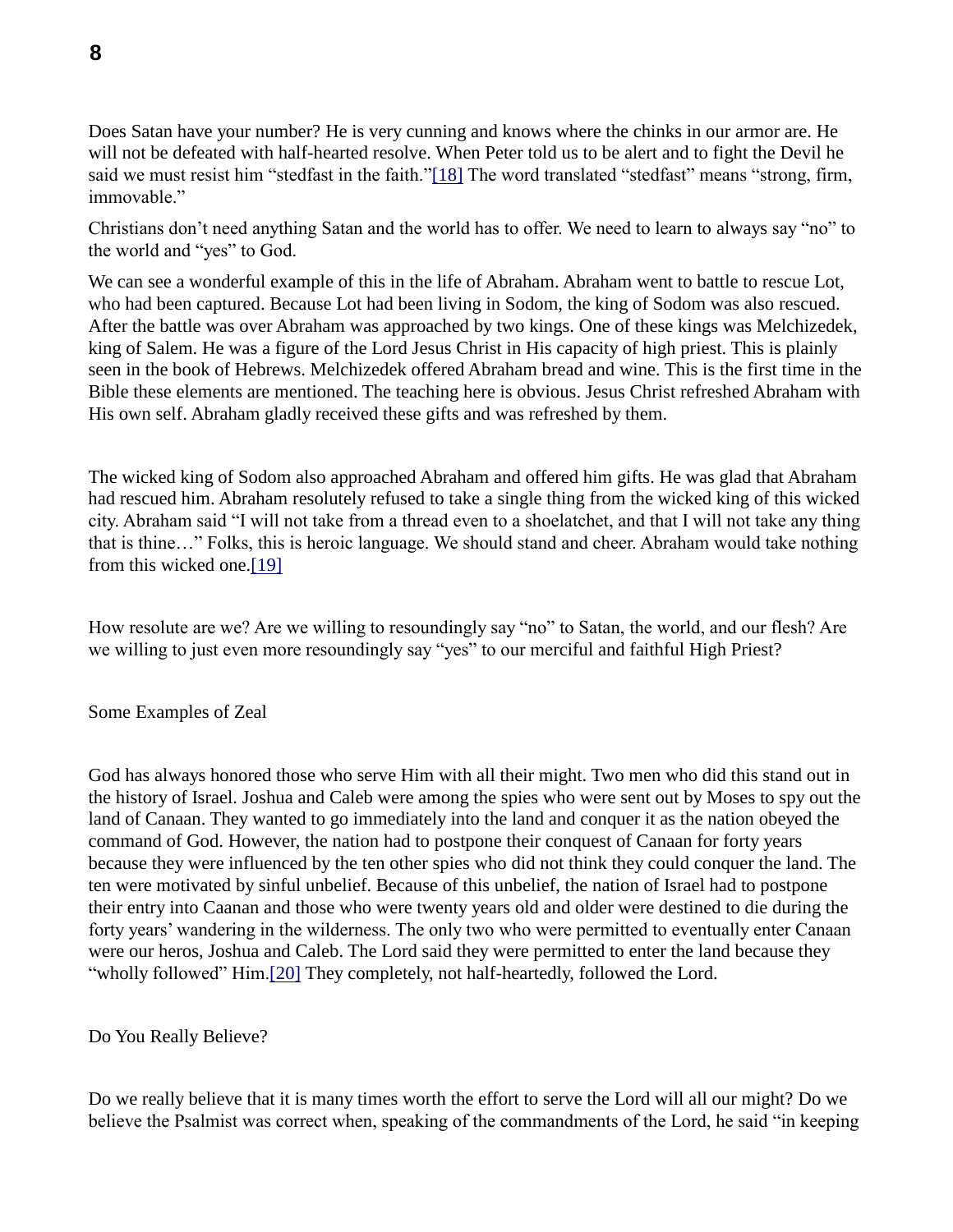of them there is great reward?"[21]

We prove our belief by our actions. One time long ago a destitute widow was told by the prophet, Elisha, to go borrow pots from her neighbors and he told her to "borrow not a few."[22] When she obeyed, oil miraculously came into those pots. To make a livelihood, she sold the oil that came into those pots. However, when the last pot was filled, the supply of oil stopped. The widow probably wished she had fully believed the prophet and had borrowed many more pots.

There is a wonderful spiritual lesson here. We need to be obedient to God. We need to vigorously do what He tells us to do. We should trust the Lord even more than the widow trusted the prophet.

When Elisha was on his deathbed, he called the King of Israel to his bed. He shot some arrows out the window. Then he called those arrows the "arrow of the LORD'S deliverance." He told the king to take the arrows and to smite the ground with them. The king smote the ground three times. Elisha was very angry with him and told him that now he would be able to smite the enemy only three times.

Obviously, the king of Israel was only half-hearted in what he did. He evidently did not really believe Elisha, and his unbelief showed itself in his actions.[23] Had he been more zealous and trusting, he would have smitten the ground with the arrow many more times and would have had a greater number of victories over the enemy.

I pray that it will our belief and not our unbelief that will show itself in our actions as we attempt to serve the Lord our God with all our hearts!

[1] Rev. 2: 4.

[2] Rev. 3: 16.

- [3] Lev. 22: 22-24.
- [4] John 2: 7.
- [5] Eph. 3: 16.
- [6] Phil 2: 12, 13.
- [7] Jer. 1: 10.
- [8] Eph. 5: 3.
- [9] 1 John 2: 1.
- [10] Ps. 51: 2.